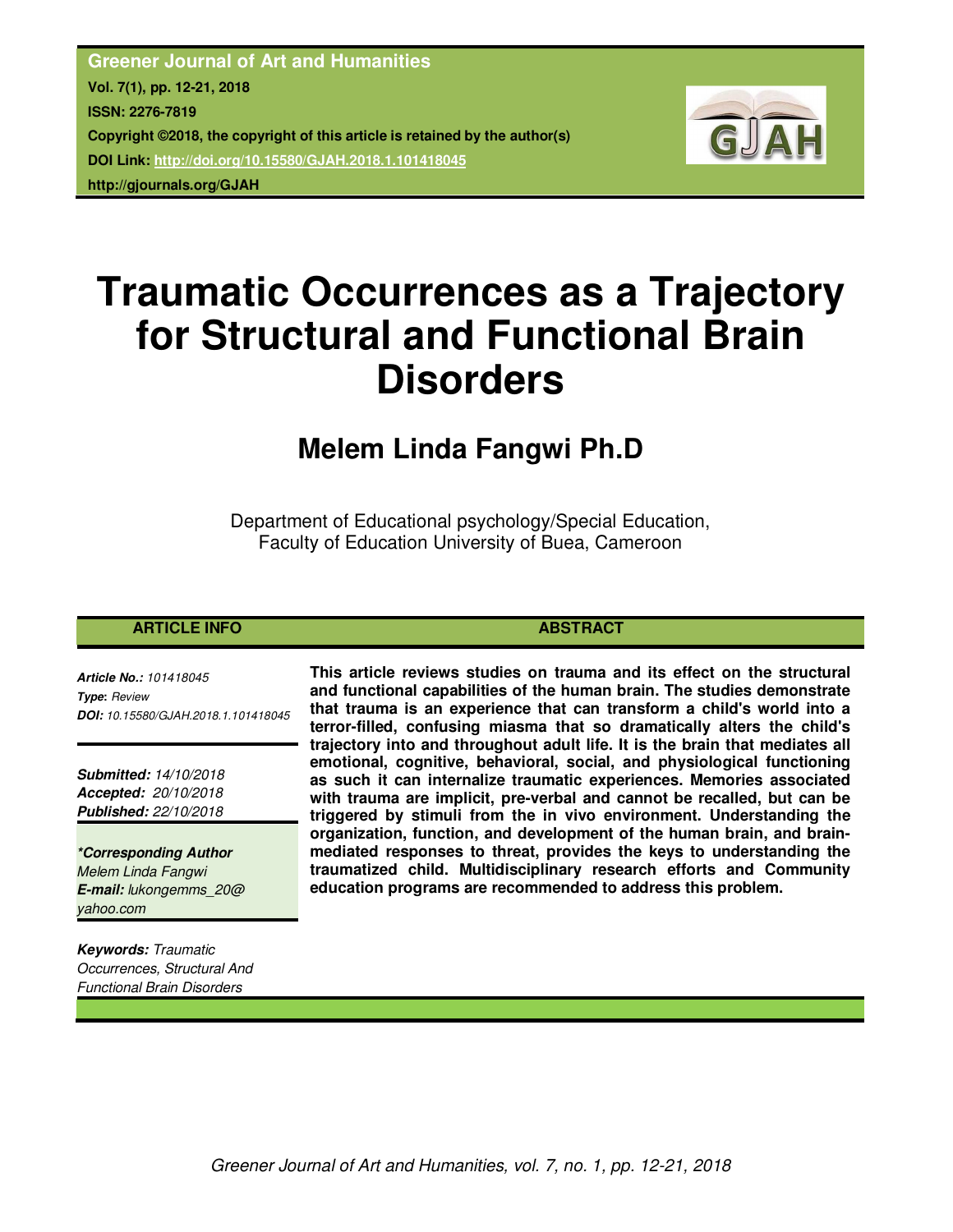### **INTRODUCTION**

Trauma is the result of an overwhelming amount of stress that exceeds one's ability to cope, or integrate the emotions involved with that experience. Stress is a condition in which an individual experience challenges to physical or emotional well-being that overwhelm their coping capacity. It is not only limited to isolated incidents as the traditional definition of stress may have it but a whole set of environmental factors that have adverse effect on the individual's well-being. Kaufman & Charney (2001) holds that while some experiences with manageable stress condition is important for healthy development, prolonged uninterrupted, overwhelming stress can have toxic effects. When the human brain is developing, it is particularly sensitive to environmental influences as such toxic stress may induce persistent hyper-sensitivity to stressors and sensitization of neural circuits and other neurotransmitters systems which process threat information. These may promote the development of short term and long term cognitive, behavioral and emotional problems that may persist and increase the risk for psychopathology and physical health disorders into adulthood.

#### **BACKGROUND TO THE STUDY**

According to Hoffman, Bose, Batts, Glasheen, Hirsch, Karg, and Hedden, (2016,) for children to develop and flourish in abilities like grit, resilience, self - control, and more they need to spend much time in environments where they feel a sense of belonging. A family's ethnicity, wealth, education, or social standing do not preclude, or inherently predict, whether a child will, or will not, experience stress. We cannot change the families into which children are born nor, can we identify, understand, and resolve all family problems. But our country can resolve its problems so as to create a friendly environment which can enable the development of needed abilities in children, adolescence and young adults. Thus stress ignited by the environment can be effectively eradicated for a healthy brain development.

According to Segal, Smith, Segal, & Robinson (2018), millions of children across the world are exposed to traumatic experiences such as: physical or sexual abuse, living in the fallout zone of domestic or community violence, surviving a serious car accident and more. Depending on the severity, frequency, nature, and pattern of traumatic events, at least half of all children ex-posed may be expected to develop<br>significant emotional, behavioral, physiological, significant emotional, behavioral, physiological, cognitive, and social disorders later on in life. The type of trauma and the timing of that stress determine whether and how there is an impact on the brain.The National Scientific Council on the Developing Child (2014) outlines three classifications of stress:

**Positive stress:** this is moderate, brief, and generally a normal part of life (e.g., entering into a new school). Learning to adjust to this type of stress is an essential component of healthy development.

**Tolerable stress:** this includes events that have the potential to alter the developing brain negatively, but which occur infrequently and give the brain time to recover (e.g., the death of a loved one).

**Toxic stress:** this has to do with strong, frequent, and prolonged activation of the body's stress response system (e.g., chronic neglect, community violence).

Though there are three main categories of stress it could be classified into two broad areas: domestic and community based stress.

Hoffman, Bose, Batts, Glasheen, Hirsch, Karg, & Hedden, (2016,) holds that trauma is the result of an overwhelming amount of stress that exceeds one's ability to cope, or integrate the emotions involved with that experience. It may result from a single distressing experience or repeating events of being overwhelmed that can be precipitated in weeks, years, or even decades as the person struggles to cope with the immediate circumstances, eventually leading to serious, long-term negative consequences. If trauma is often the result of an overwhelming amount of stress that exceeds one's ability to cope, or integrate the emotions involved with that experience, then we can say that not all people who experience a potentially traumatic event will actually become psychologically traumatized.

According to the DSM-5, a traumatic event is defined as exposure to actual or threatened death, serious injury or sexual violence. Exposure to this event can occur through either the direct experience of a traumatic event, witnessing a traumatic event in person, learning that a traumatic event happened to a friend or family member, or through experiencing repeated or extreme exposure to the aversive stimuli of a traumatic event through one's job.

Trauma is an experience. How is it that this experience can transform a child's world into a terror-filled, confusing miasma that so dramatically alters the child's trajectory into and throughout adult life? Ultimately, Memories associated with trauma are implicit, pre-verbal and cannot be recalled, but can be triggered by stimuli from the in vivo environment. The human brain processes and internalizes traumatic experiences. It is the brain that mediates all emotional, cognitive, behavioral, social, and physiological functioning. It is the human brain from which the human mind arises and within that mind resides our humanity. Understanding the organization, function, and development of the human brain, and brain-mediated responses to threat, provides the keys to understanding the traumatized child (Wingo, Aliza, Ressler, Bradley (2014).

According to Deprince and Freyd (2002), trauma can be caused by a wide variety of events, but there are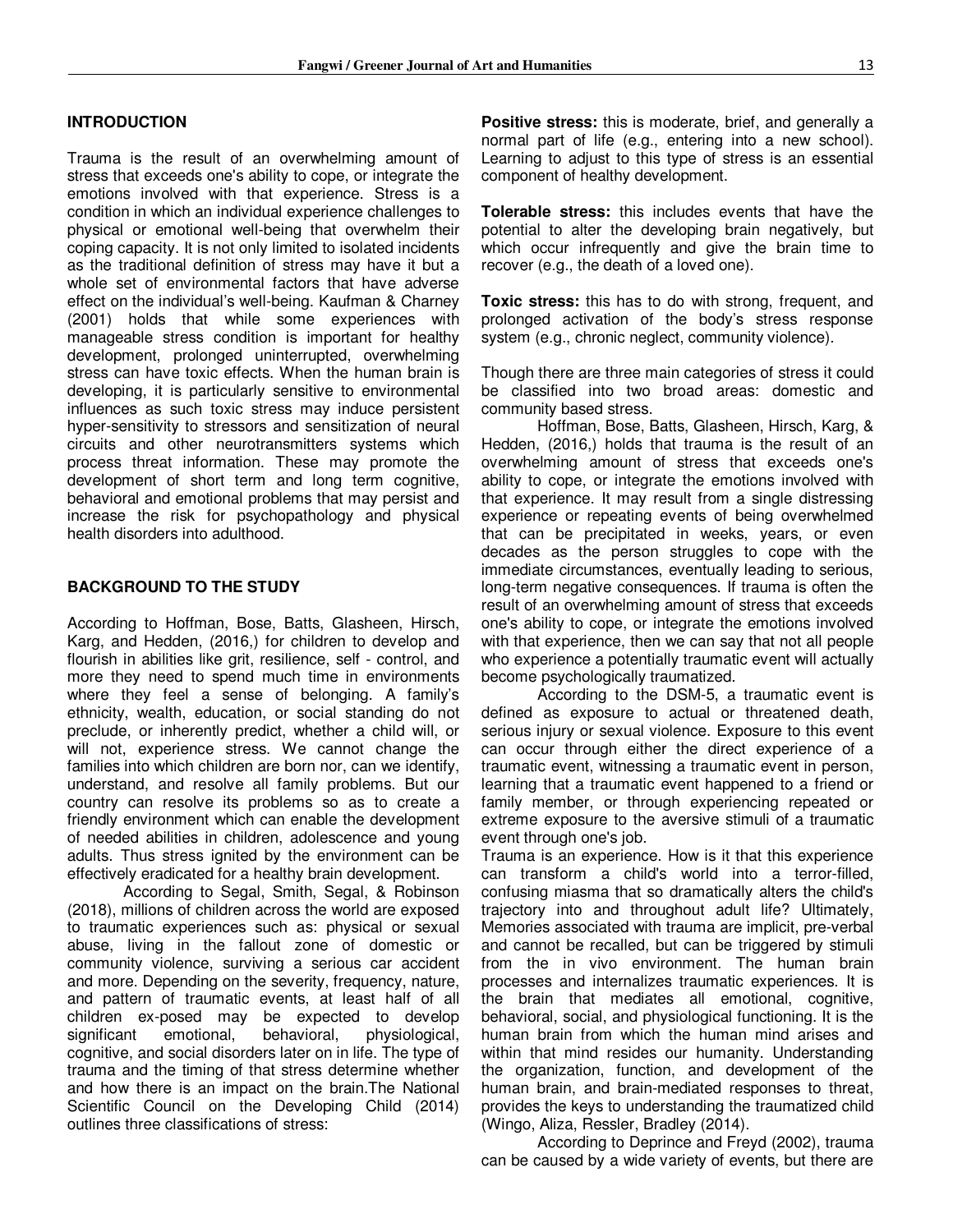a few common aspects in these events that bring about trauma. There is frequently a violation of the person's core assumptions about the world and their human rights, putting the person in a state of extreme confusion and insecurity. This is seen when institutions depended upon for survival violate, humiliate, betray, or cause major losses or separations instead of evoking aspects like positive self-worth, safe boundaries and personal freedom.

Helpguide.Org. (2014) as cited by Wikipedia (2018), psychologically traumatic experiences can involve mental trauma and/or physical trauma that threatens one's well-being, sense of security, or survival. Typical causes and dangers of psychological trauma include: death of family member, lover, friend, teacher, or pet, witnessing a death, divorce, moving to a new location, harassment, embarrassment, abandonment, abusive relationships, rejection, co-dependence, physical assault, sexual abuse, partner battery, employment discrimination, police brutality, judicial corruption and misconduct, bullying, paternalism, domestic violence, indoctrination, being the victim of an alcoholic parent, the threat or the witnessing of violence (particularly in childhood), serious illness or injury, lifethreatening medical conditions, and medication-induced trauma. Catastrophic natural disasters such as earthquakes and volcanic eruptions, large scale transportation accidents, house or domestic fire, motor vehicle accident, mass interpersonal violence like war, terrorist attacks or other mass victimization like sex trafficking, being taken as a hostage or being kidnapped can also cause psychological trauma. Long-term exposure to situations such as extreme poverty or other forms of abuse, such as verbal abuse, exist independently of physical trauma but still generate psychological trauma.

#### **THEORETICAL BASES FOR TRAUMA/STRESS (SIGMUND FREUD PSYCHOANALYSIS THEORY)**

Understanding the concept of trauma from the theoretical stand point is crucial. Brett as cited by John, Wilson and Beverley (1993) believes that the three fundamental conceptualizations of trauma which still has wide recognition stems from psychoanalysis theory. They are: the traditional psychoanalytic model of symptom formation, stimulusbarrier definition of trauma, and repetition and defense model of trauma based on the operation of the repetition compulsion.

Freud holds that symptoms are formed when current frustrations revive infantile conflict. Under the impact of the later frustration, a regression occurs to the point of fixation of the original conflict. In this manner, the current symptoms come to reflect ways of feeling and defending that were operative at much earlier times. The conflict, if experienced consciously by the individual, would have proven traumatic, that is, overwhelmingly dangerous or extremely anxiety provoking. Hence defenses are used to encapsulate the conflictual material, and a fixation occurs preventing normal development of the impulses involved in the conflict. In order for symptoms to form, the combined intensity of the current frustration and the infantile conflicts must be sufficiently great. The severity of the current frustration and infantile conflicts form a "complemental series": If one is high, the other one need only be low (Freud, 1917/1953).

There are however several limitations to this model: (1) there is minimal focus on the nature or severity of the stressor except as a stimulant to the revival of early conflict, (2) pathogenesis is accounted for by early infantile conflict.

The second psychoanalytic formulation of trauma is that it occurs when the intensity of stimuli becomes so great that the stimulus barrier is overwhelmed. The organism is then flooded with unmanageable impulses and its functioning is disrupted. This definition is useful because it emphasizes the intensity of a stressor. It is limited in that it does not address the question of whether there are differences between an infantile and adult trauma nor does it answer the question about whether there are any differences between the experience of a trauma that occurs as a result of infantile conflict or as a result of a catastrophic stressor.

The third psychoanalytic formulation of trauma is Freud's repetition and defense model based on the operation of the principle of repetition compulsion. Following the overwhelming assault on the stimulus barrier, a regression occurs, leading to the use of an early and primitive defense, the repetition compulsion. This defense consists in repeating a disturbing event in an effort to master it. By actively recreating the event, rather than passively experiencing it as in the original situation, the individual is given an opportunity to reexperience it with a higher degree of preparedness and efficacy in preventing the ego from being overwhelmed.

According to Varnada, (2017), applying Sigmund Freud in our current situation we discover that a major drive for people is the reduction of tension and the major cause of tension is anxiety. He identified three types of anxiety; reality anxiety, neurotic anxiety, and moral anxiety. Reality anxiety is the most basic form of anxiety and is based on the ego. It is typically based on the fear of real and possible events. Neurotic anxiety comes from an unconscious fear that the basic impulses of the id will take control of the person, leading to eventual punishment from expressing the ids desires. Moral anxiety comes from the superego. It appears in the form of a fear of violating values or moral codes, and appears as feelings like guilt or shame.

When anxiety occurs, the minds first response is to seek rational ways of escaping the situation by increasing problem solving efforts and a range of defense mechanisms may be triggered. These are ways that the ego develops to help deal with the id and the superego. Defense mechanisms often appear unconsciously and tend to distort or falsify reality. When the distortion of reality occurs, there is a change in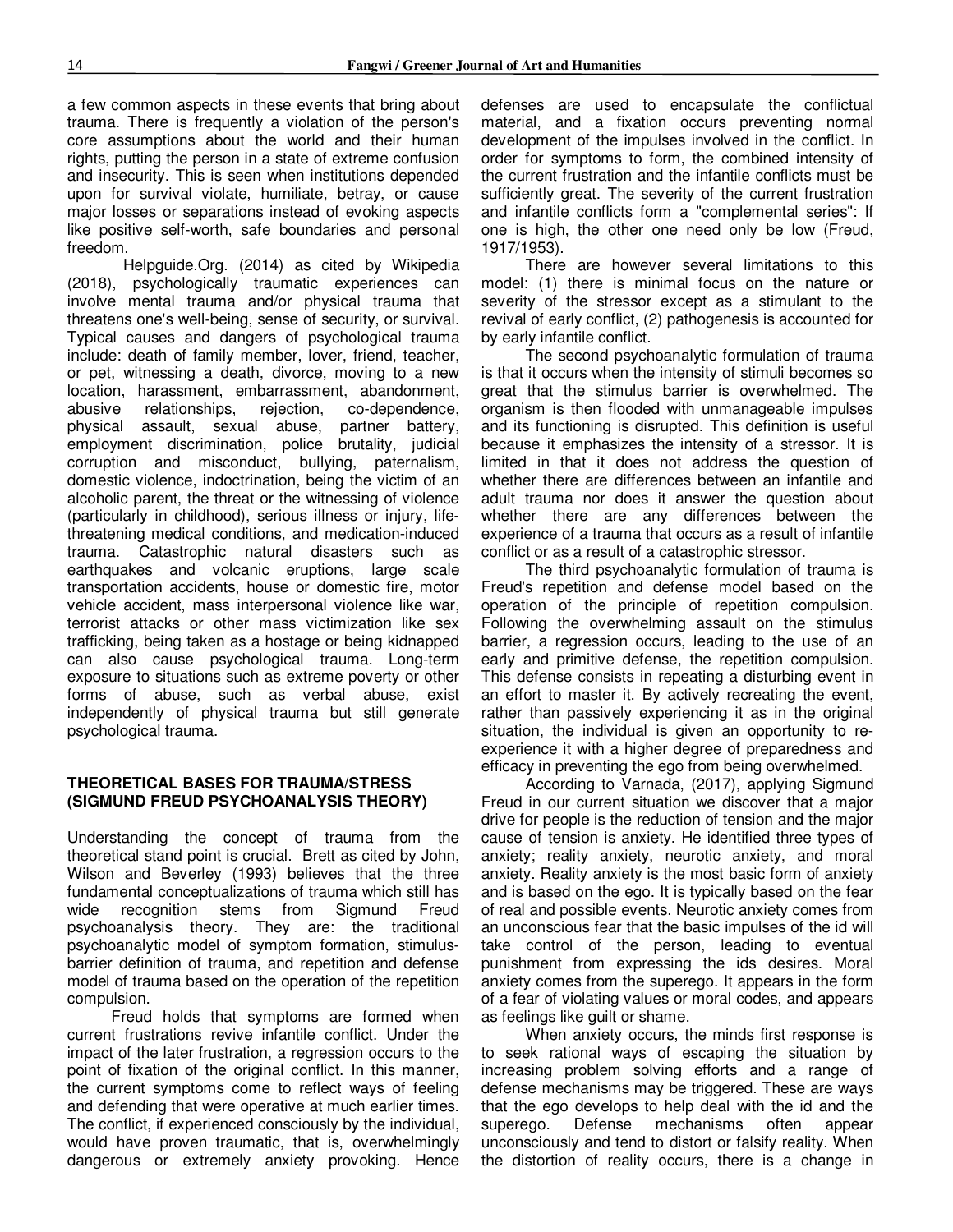perception which allows for a lessening in anxiety resulting in a reduction of tension one experiences. Freud noted a number of ego defense mechanisms are as follows:

- Denial: believing that what is true is actually false
- Displacement: taking out impulses on a less threatening target
- Intellectualization: avoiding unacceptable emotions by focusing on the intellectual aspects
- Projection: attributing uncomfortable feelings to others
- Rationalization: creating false but believable justifications
- Reaction Formation: taking the opposite belief because the true belief causes anxiety
- Regression: going back to a previous stage of development
- Repression: pushing uncomfortable thoughts out of conscious awareness
- Suppression: consciously forcing unwanted thoughts out of our awareness
- Sublimation: redirecting 'wrong' urges into socially acceptable actions.

These defenses are not under our conscious control and our unconscious will use one or more to protect one's self from stressful situations. They are natural and normal and without these, neurosis develops such as anxiety states, phobias, obsessions, or hysteria. All these impact the brain negatively.

According to Briere, John; Scott, & Catherine (2006), believes that stress has a significant effect on health. It can affect the onset of, or susceptibility to disease such as cancer, diabetes, obesity, and alcohol and substance abuse. In addition, developmental abnormalities and neuro-degeneration can occur due to an overload of stress. This is particularly relevant to children under chronic stress. They point out that the symptoms of stress can be physical (fatigue, headache, nausea, indigestion, breathlessness, skin rashes, chest pains and cramps), cognition (poor concentration, memory difficulties, confusion, demotivation and loss of sense of humor), emotional (anxiety, depression, fear, anger and irritability), and/or behavioral (unsociable, poor time management, increase in appetite, smoking, drinking, swearing, and yelling).

#### **THE STATEMENT OF THE PROBLEM**

The Cameroonian society has changed greatly in the last few decades, most especially due to technological explosion. Expectations are greater, ambitions are higher and there is pressure to perform in all aspects of life. Information availability (e.g through cellphones, emails, instant messaging), greater financial constraints due to increased cost of living, unrealistic and unattainable expectations held up by individuals in the society modeled by inflated images of celebrities that are perpetuated by the media, political pressure, domestic and national violence has doubled the number of persons with psychological and emotional problems in our community. Most often many people add to the multiple sources of pressure (external and internal) by thinking about what they ought to be doing and what they are actually doing in live.

It is worth noting that stress can affect anyone, even children. For example, separation from parents is the greatest cause of anxiety in our society today. Looking at the state of things in Cameroon most families are separated from each other. Very few parents are financially viable to stay at home with their children, as such they send their children to crèches and day-cares from an early age, some parents are forced to send their children to stay with relations for the purpose of schooling, and safety all these has brought great pressure on the people.

Many professionals feel that a number of children are too busy and do not have time to play creatively or relax after school. Children who begin to complain about the number of activities they are involved in or refuse to go to activities may be signaling to parents that they are too busy. It's a good idea for parents to talk with their children about how they are feeling about after-school activities unfortunately most parents are not available to do that.

External sources of pressure on children intensify their stress levels which subsequently affects their brain development. Parents need to be careful how they discuss issues (e.g. when talking about troubles at work, worrying about a relative's illness, or fighting with a spouse about financial matters) when their children are around because children will pick up on their parents' anxieties and begin to worry themselves.

The same could be said for exposure to sensitive news events. Children who watch replays of the disturbing images on TV or hear talk of civil unrest, and terrorism may worry about their own safety and that of the people they love. Talk to your child about what he or she sees and hears and monitor what he or she watches on TV can help him or her understand what's going on. Also, consider that complicating factors, such as an illness, death of a loved one, or a divorce, may be causing your child's stress. When these factors are added to the everyday pressures kids face, the stress is magnified.

#### **HOW THE BRAIN DEVELOPS**

Brain development, is actually the process of creating, strengthening, and discarding connections among the neurons; these connections are called synapses. Synapses organize the brain by forming pathways that connect the parts of the brain governing everything we do from breathing and sleeping to thinking and feeling. It is worth noting that at birth, very few synapses have been formed. The synapses present at birth are primarily those that govern our bodily functions such as heart rate,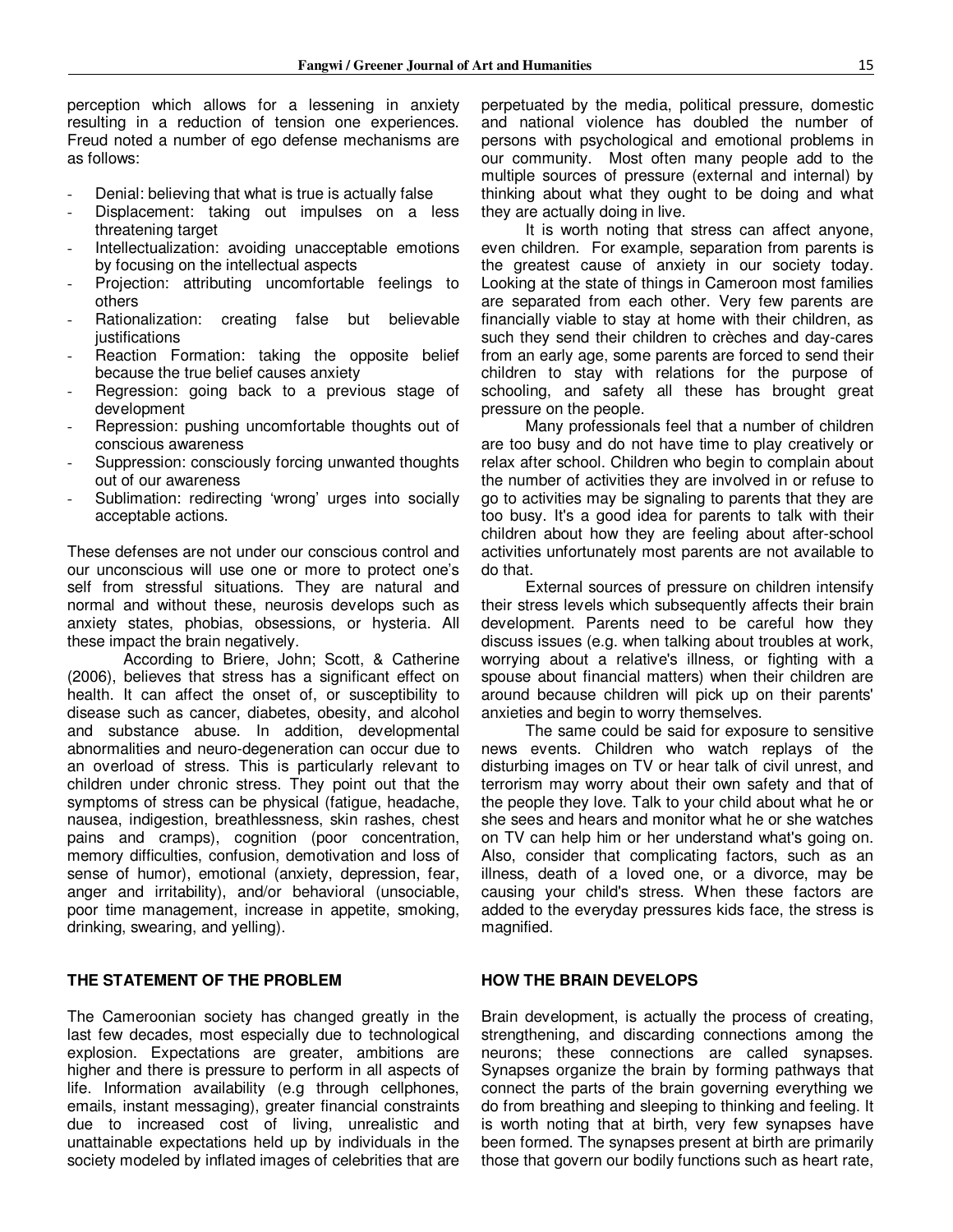breathing, eating, and sleeping (Child Welfare information gateway 2015).

Myelination is a crucial stage in brain development that we must not leave untouched. Myelin is the white fatty tissue that ensures the transmission of neurotransmitters across synapses it forms a sheath to insulate mature brain cells. Myelination begins in the primary motor and sensory areas (the brain stem and cortex) and gradually progresses to the higher-order regions that control thought, memories, and feelings. A child's experiences affect the rate and growth of myelination, which continues into young adulthood (Shonkoff & Phillips, 2000).

The brain begins from the nerve cell, called neuron. During fetal development, neurons are created and migrate to form the various parts of the brain. As neurons migrate, they also differentiate, or specialize, to govern specific functions in the body in response to chemical signals (Perry, 2002). This process of development occurs sequentially from the "bottom up," that is, from areas of the brain controlling the most primitive functions of the body (e.g., heart rate, breathing) to the most sophisticated functions (e.g., complex thought) (Child Welfare information gateway 2015).

The first areas of the brain to fully develop are the brainstem and midbrain; they govern the autonomic functions which are the bodily functions necessary for life.

At birth, these lower portions of the nervous system are very well developed, whereas the higher regions (the limbic system and cerebral cortex) are still rather primitive. Higher function brain regions involved in regulating emotions, language, and abstract thought grow rapidly in the first 3 years of life. The growth in each region of the brain largely depends on receiving stimulation, which spurs activity in that region (Perry, 2006). This stimulation provides the foundation for learning. Reasons why we say our environment plays a great role on our brain development.

Right before puberty, adolescent brains experience a growth spurt that occurs mainly in the frontal lobe, which is the area that governs planning, impulse control, and reasoning. During the teenage years, the brain goes through a process of pruning synapses somewhat like the infant and toddler brain and also sees an increase in white matter and changes to neurotransmitter systems (Konrad, Firk, & Uhlhaas, 2013).

As the teenager grows into young adulthood, the brain develops more myelin to insulate the nerve fibers and speed neural processing, and this myelination occurs last in the frontal lobe. Normal puberty and adolescence lead to the maturation of a physical body, but the brain lags behind in development, especially in the areas that allow teenagers to reason and think logically. Most teenagers act impulsively at times, using a lower area of their brains their "gut reaction" because their frontal lobes are not yet mature. Impulsive behavior, poor decisions, and increased risk-taking are

all part of the normal teenage experience. Another change that happens during adolescence is the growth and transformation of the limbic system, which is responsible for our emotions. Teenagers may rely on their more primitive limbic system in interpreting emotions and reacting since they lack the more mature cortex that can override the limbic response (Chamberlain, 2009).

The extent to which the brain changes in response to repeated stimulation is known as Plasticity and this is dependent on the stage of development and the particular brain system or region affected by the stimulation (Perry, 2006). For instance, the lower parts of the brain, which control basic functions such as breathing and heart rate, are less flexible, or plastic, than the higher functioning cortex, which controls thoughts and feelings. While cortex plasticity decreases as a child gets older, some degree of plasticity remains. In fact, the brain plasticity is what allows the individual to keep learning into adulthood and throughout live. The developing brain's ongoing adaptations are the result of both genetics and experience. Our brains prepare us to expect certain experiences by forming the pathways needed to respond to those experiences.

The ability to adapt to our environment is a part of normal development. Children growing up in cold climates, on rural farms, or in large sibling groups learn how to function in those environments. Regardless of the general environment, though, all children need stimulation and nurturance for healthy development. If these are lacking (e.g., if a child's caretakers are indifferent, hostile, depressed, or cognitively impaired), the child's brain development may be impaired. Because the brain adapts to its environment, it will adapt to a negative environment just as readily as it will adapt to a positive one.

#### **Sensitive Periods in brain development**

Researchers believe that there are sensitive periods for development of certain capabilities. These refer to windows of time in the developmental process when certain parts of the brain may be most susceptible to particular experiences.

It is worth noting that if certain synapses and neuronal pathways are not repeatedly activated, they may be discarded, and their capabilities may diminish. For example, infants have a genetic predisposition to form strong attachments to their primary caregivers, but they may not be able to achieve strong attachments, or durable bonds if they are in a severely neglectful situation with little one-on-one caregiver contact. This indicates that there is a sensitive period for attachment, but it is likely that there is a general sensitive period rather than a true cut-off point for recovery (Zeanah, Gunnar, McCall, Kreppner, & Fox, 2011).

While sensitive periods exist for development and learning, we also know that the plasticity of the brain often allows children to recover from missing certain experiences. Both children and adults may be able to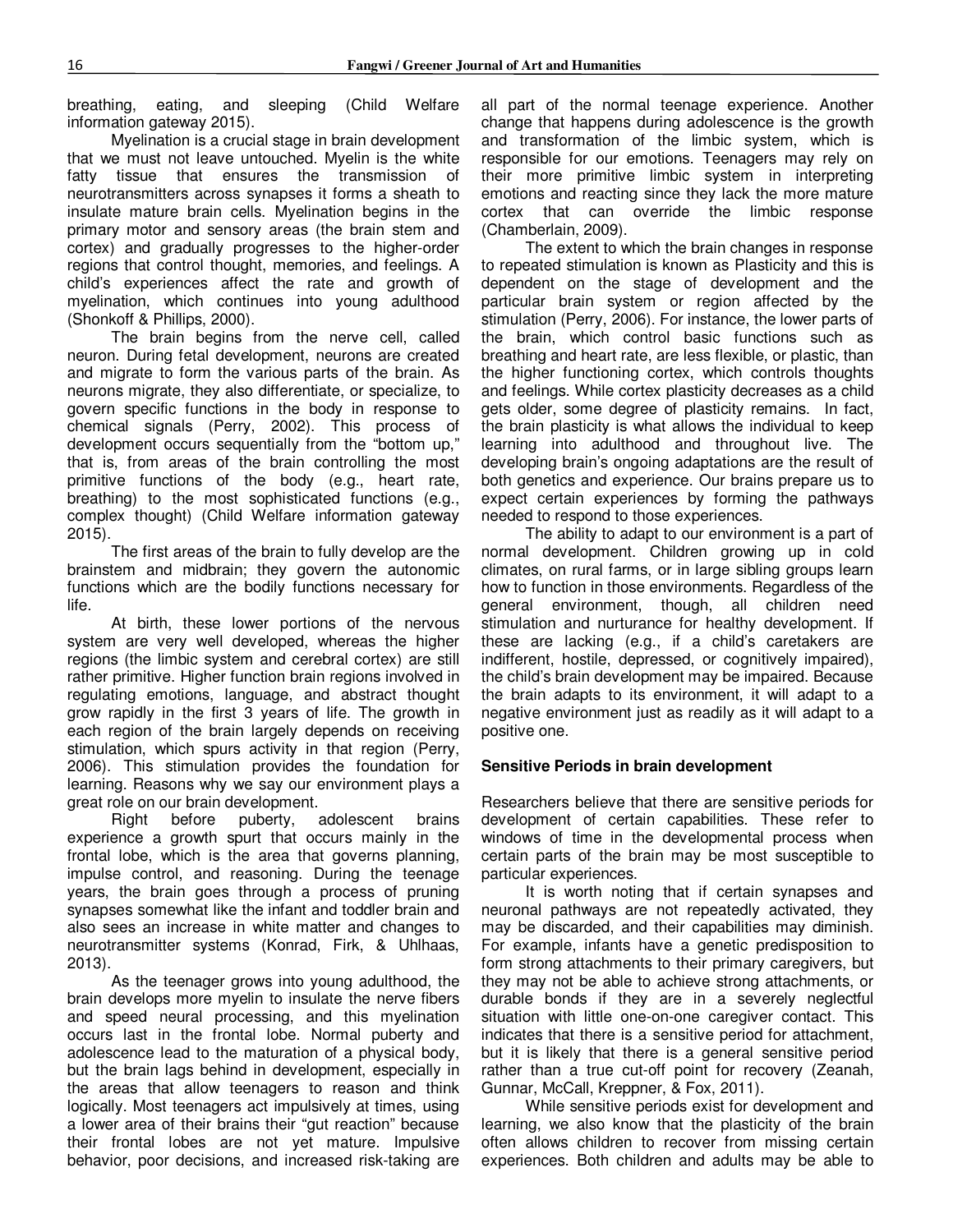make up for missed experiences later in life, but it is likely to be more difficult. This is especially true if a young child was deprived of certain stimulation, which resulted in the pruning of synapses (neuronal connections) relevant to that stimulation and the loss of neuronal pathways. As children progress through each developmental stage, they will learn and master each step more easily if their brains have built an efficient network of pathways to support optimal functioning.<br>The organizing framework for children's

The organizing framework for development is based on the creation of memories. When repeated experiences strengthen a neuronal pathway, the pathway becomes encoded, and it eventually becomes a memory. Children learn words to express themselves. And they learn that a smile usually brings a smile in return. At some point, they no longer have to think much about these processes their brains manage these experiences with little effort because the memories that have been created allow for a smooth, efficient flow of information.

The creation of memories is part of our adaptation to our environment. Our brains attempt to understand the world around us and fashion our interactions with that world in a way that promotes our survival and, hopefully, our growth, but if the early environment is abusive or neglectful, our brains may create memories of these experiences that adversely color our view of the world throughout our life.

Babies are born with the capacity for implicit memory, which means that they can perceive their environment and recall it in certain unconscious ways (Applegate & Shapiro, 2005). For instance, they recognize their mother's voice from an unconscious memory. These early implicit memories may have a significant impact on a child's subsequent attachment relationships.

In contrast, explicit memory, which develops around age 2, allows children to talk about themselves in the past and future or in different places or circumstances through the process of conscious recollection (Applegate & Shapiro, 2005). Sometimes, children who have been abused or suffered other trauma may not retain or be able to access explicit memories of their experiences; however, they may retain implicit memories of the physical or emotional sensations, and these implicit memories may produce flashbacks, nightmares, or other uncontrollable reactions (Applegate & Shapiro, 2005).

#### **EFFECTS OF TRAUMA/STRESS ON BRAIN DEVELOPMENT (TRAUMATIC OCCURRENCES AS A TRAJECTORY FOR BOTH STRUCTURAL AND FUNCTIONAL BRAIN DISORDERS)**

Just as positive experiences can assist with healthy brain development, children's experiences with child maltreatment or other forms of toxic stress, such as domestic violence or disasters, war, environmental hazards and more can negatively affect brain

development. This includes changes to the structure and chemical activity of the brain (e.g., decreased size or connectivity in some parts of the brain) and in the emotional and behavioral functioning of the child (e.g., over-sensitivity to stressful situations). We all know that healthy brain development includes situations in which babies' babbles, gestures, or cries bring reliable, appropriate reactions from their caregivers. These caregiver-child interactions strengthen babies' neuronal pathways regarding social interactions and how to get their needs met, both physically and emotionally. If children live in a chaotic or threatening world, one in which their caregivers respond with abuse or chronically provide no response, their brains may become hyper alert for danger or not fully develop. These neuronal pathways that are developed and strengthened under negative conditions prepare children to cope in that negative environment, and their ability to respond to nurturing and kindness may be impaired (Shonkoff & Phillips, 2000).

The specific effects of maltreatment may depend on such factors as the age of the child at the time of the maltreatment, whether the maltreatment was a one-time incident or chronic, the identity of the abuser (e.g., parent or other adult), whether the child had a dependable nurturing individual in his or her life, the type and severity of the maltreatment, the intervention, how long the maltreatment lasted, and other individual and environmental characteristics Briere, John; Scott, and Catherine (2006).

McCrory, De Brito, and Viding, (2010); Wilson, Hansen, and Li, (2011) holds that, adults who were maltreated may have reduced volume in the hippocampus, which is central to learning and memory. Toxic stress also can reduce the hippocampus's capacity to bring cortisol levels back to normal after a stressful event has occurred.

Shonkoff, (2012) states that maltreated children and adolescents tend to have decreased volume in the corpus callosum, which is the largest white matter structure in the brain and is responsible for interhemispheric communication and other processes (e.g., arousal, emotion, higher cognitive abilities). McCrory, De Brito, and Viding, (2010) believes that Maltreated children and adolescents tend to have decreased volume in the cerebellum, which helps coordinate motor behavior and executive functioning.

The National Scientific Council on the Developing Child, (2012) conducted an experimental study on adolescents and adults who were severely neglected as children the result showed that they had smaller prefrontal cortex, which is critical to behavioral, cognition, and emotional regulation this finding contradicted those of McCrory, De Brito, & Viding, (2010) which showed that the wasn't any differences. Physically abused children also have reduced volume in the orbitofrontal cortex, a part of the prefrontal cortex that is central to emotion and social regulation (Hanson et al., 2010).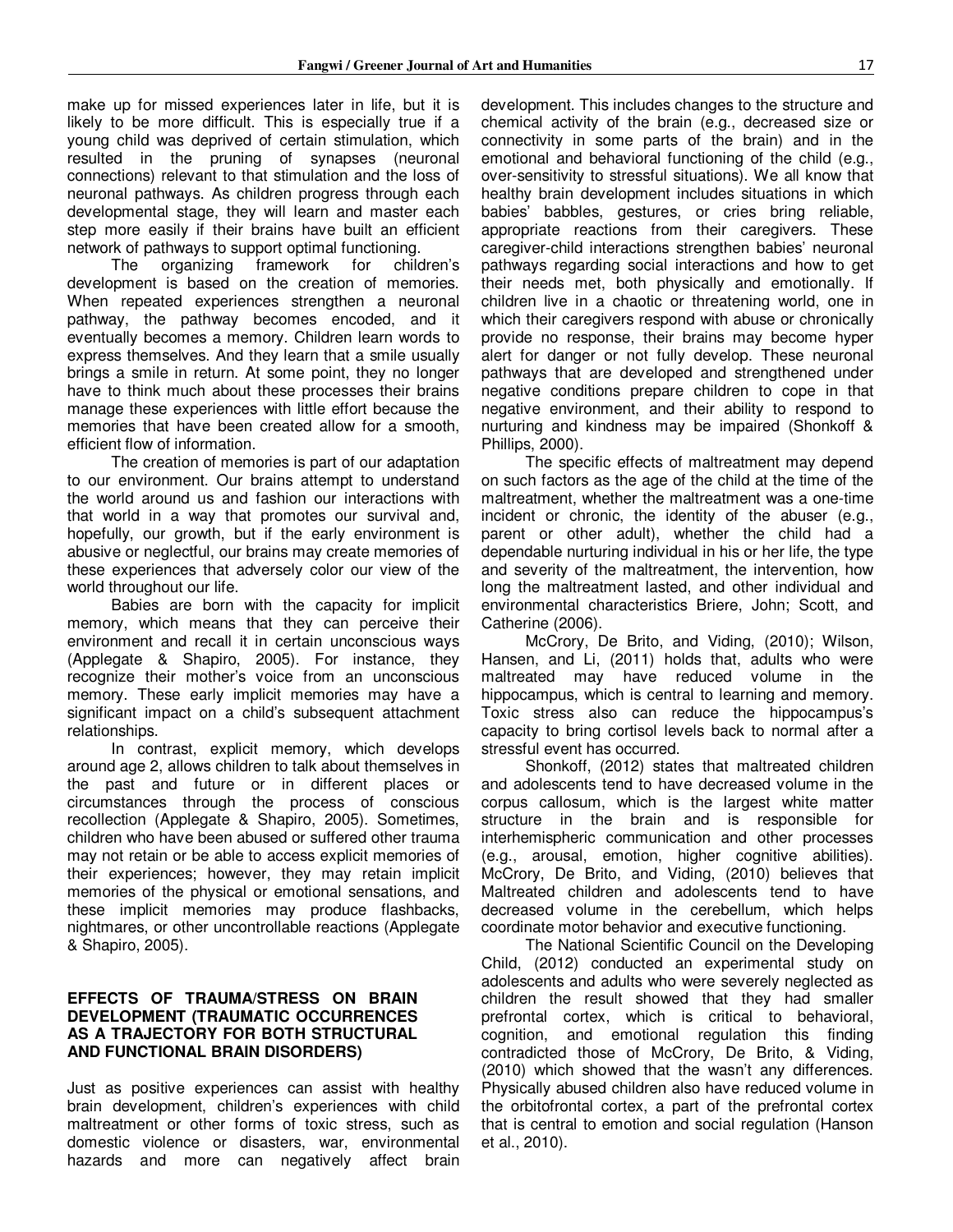Although most studies have found that amygdala volume is not affected by maltreatment, abuse and neglect can cause over activity in that area of the brain, which helps determine whether a stimulus is threatening and trigger emotional responses (National Scientific Council on the Developing Child, 2010b; Shonkoff, 2012).

Many maltreated children, both in institutional and family settings, and especially those who experienced severe neglect, tend to have lower than normal morning cortisol levels coupled with flatter release levels throughout the day (Bruce, Fisher, Pears, & Levine, 2009; National Scientific Council on the Developing Child, 2012). Typically, children have a sharp increase in cortisol in the morning followed by a steady decrease throughout the day. On the other hand, children in foster care who experienced severe emotional maltreatment had higher than normal morning cortisol levels. These results may be due to the body reacting differently to different stressors. Abnormal cortisol levels can have many negative effects. Lower cortisol levels can lead to decreased energy resources, which could affect learning and socialization; externalizing disorders; and increased vulnerability to autoimmune disorders (Bruce, Fisher, Pears, & Levine, 2009). Higher cortisol levels could harm cognitive processes, subdue immune and inflammatory reactions, or heighten the risk for affective disorders.

Children who experienced severe neglect early in life while in institutional settings often have decreased electrical activity in their brains, decreased brain metabolism, and poorer connections between areas of the brain that are key to integrating complex information (National Scientific Council on the Developing Child, 2012). These children also may continue to have abnormal patterns of adrenaline activity years after being adopted from institutional settings.

Additionally, malnutrition, a form of neglect, can impair both brain development (e.g., slowing the growth of neurons, axons, and synapses) and function (e.g., neurotransmitter syntheses, the maintenance of brain tissue) (Prado & Dewey, 2012).

We also know that some cases of physical abuse can cause immediate direct structural damage to a child's brain. For example, according to the National Center on Shaken Baby Syndrome, shaking a child can destroy brain tissue and tear blood vessels. In the short term, this can lead to seizures, loss of consciousness, or even death. In the long-term, shaking can damage the fragile brain so that a child develops a range of sensory impairments, as well as cognitive, learning, and behavioral disabilities. Other types of head injuries caused by physical abuse can have similar effects (Hansen, & Li, 2011).

Changes in brain structure and chemical activity caused by child maltreatment can have a wide variety of effects on children's behavioral, social, and emotional functioning. Persistent Fear Response. Chronic stress or repeated trauma can result in a number of biological reactions, including a persistent fear state (National Scientific Council on the Developing Child, 2010b).

Chronic activation of the neuronal pathways involved in the fear response can create permanent memories that shape the child's perception of and response to the environment. While this adaptation may be necessary for survival in a hostile world, it can become a way of life that is difficult to change, even if the environment improves.

Children with a persistent fear response may lose their ability to differentiate between danger and safety, and they may identify a threat in a nonthreatening situation (National Scientific Council on the Developing Child, 2010b). For example, a child who has been maltreated may associate the fear caused by a specific person or place with similar people or places that pose no threat. This generalized fear response may be the foundation of future anxiety disorders, (National Scientific Council on the Developing Child, 2010b).

When children are exposed to chronic, traumatic stress, their brains sensitize the pathways for the fear response and create memories that automatically trigger that response without conscious thought. This is called hyper-arousal. These children may be highly sensitive to nonverbal cues, such as eye contact or a touch on the arm, and they may be more likely to misinterpret them (National Scientific Council on the Developing Child, 2010b). Consumed with a need to monitor nonverbal cues for threats, their brains are less able to interpret and respond to verbal cues, even when they are in an environment typically considered nonthreatening. While these children are often labeled as learning disabled, the reality is that their brains have developed so that they are constantly on alert and are unable to achieve the relative calm necessary for learning (Child Trauma Academy, n.d.).

Child maltreatment can lead to structural and chemical changes in the areas of the brain involved in emotion and stress regulation (National Scientific Council on the Developing Child, 2010b). For example, maltreatment can affect connectivity between the amygdala and hippocampus, which can then initiate the development of anxiety and depression by late adolescence (Herringa et al., 2013). Additionally, early emotional abuse or severe deprivation may permanently alter the brain's ability to use serotonin, a neurotransmitter that helps produce feelings of wellbeing and emotional stability (Healy, 2004).

Executive functioning generally includes three components: working memory (being able to keep and use information over a short period of time), inhibitory control (filtering thoughts and impulses), and cognitive or mental flexibility (adjusting to changed demands, priorities, or perspectives). The structural and neurochemical damage caused by maltreatment can create deficits in all areas of executive functioning, even at an early age (Hostinar, Stellern, Schaefer, Carlson, & Gunnar, 2012; National Scientific Council on the Developing Child, 2011). Executive functioning skills help people achieve academic and career success, bolster social interactions, and assist in everyday activities. The brain alterations caused by a toxic stress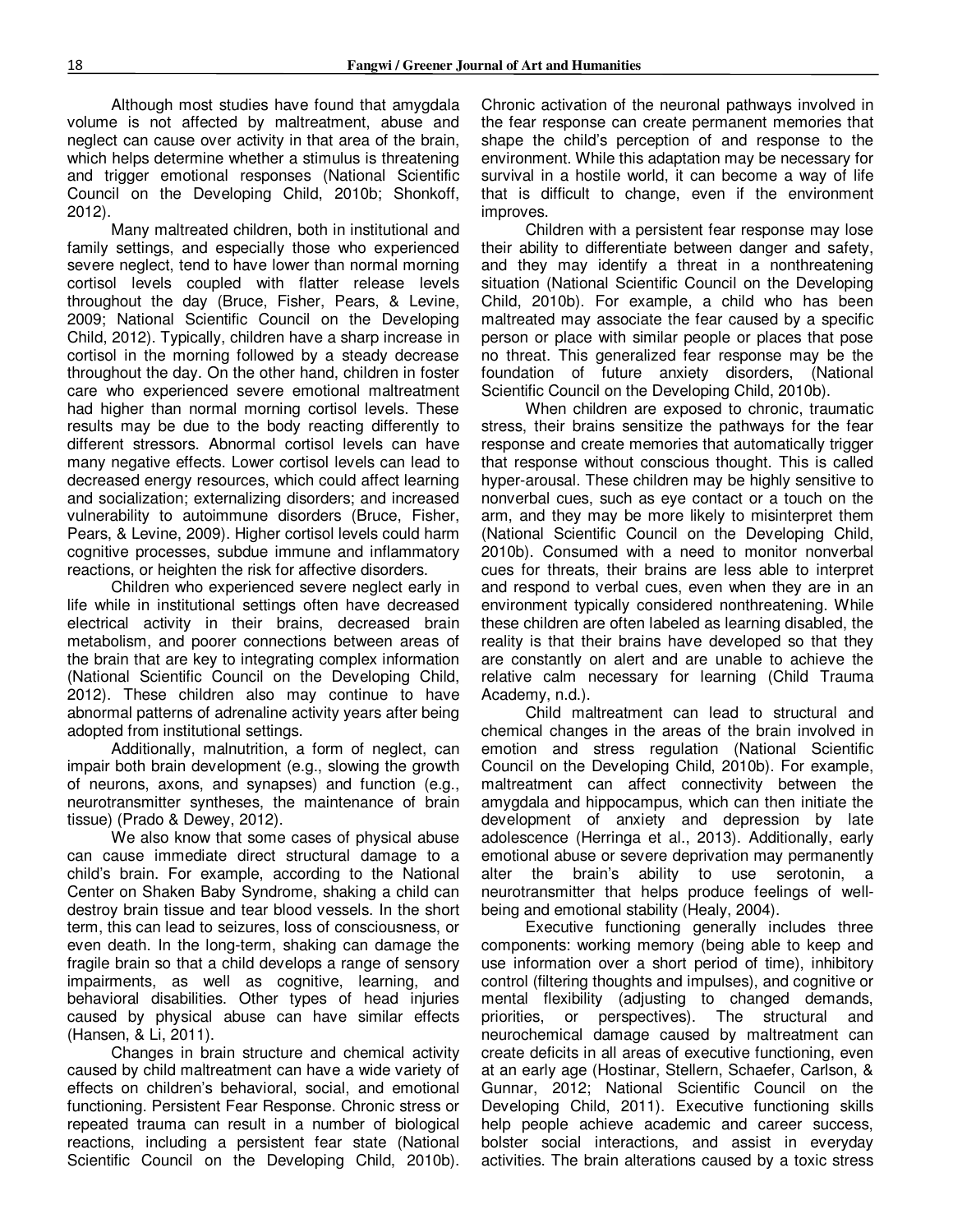response can result in lower academic achievement, intellectual impairment, decreased IQ, and weakened ability to maintain attention (Wilson, 2011).

Although neglect often is thought of as a failure to meet a child's physical needs for food, shelter, and safety, neglect also can be a failure to meet a child's cognitive, emotional, or social needs. For children to master developmental tasks in these areas, they need opportunities and encouragement from their caregivers. If this stimulation is lacking during children's early years, the weak neuronal pathways that developed in expectation of these experiences may wither and die, and the children may not achieve the usual developmental milestones. Neglected children often do not show the rapid growth that normally occurs in language development at 18–24 months. These types of delays may extend to all types of normal development for neglected children, including their cognitivebehavioral, socio-emotional, and physical development (Scannapieco, 2008).

Complicated Social Interactions: Toxic stress can alter brain development in ways that make interaction with others more difficult. Children or youth with toxic stress may find it more challenging to navigate social situations and adapt to changing social contexts (Hanson et al., 2010). They may perceive threats in save situations more frequently and react accordingly, and they may have more difficulty interacting with others (National Scientific Council on the Developing Child, 2010b). For example, a maltreated child may misinterpret a peer's neutral facial expression as anger, which may cause the maltreated child to become aggressive or overly defensive toward the peer. They may become less responsive to positive stimuli than non- maltreated children.

#### **IMPLICATIONS FOR PRACTICE AND POLICY**

With this information we are better able to understand what is happening within the brains of children who are experiencing traumatic situations like most children and people in Cameroon. We also now know that children who were reared in severely stressful environments can see positive effects on brain development and functioning when their living environments improve (Sheridan, Fox, Zeanah, McLaughlin, & Nelson, 2012). We can use this information to improve our systems of care and to strengthen our prevention efforts.

A number of trends in child welfare may help provide a more caring view of the world to a traumatized child. These trends include:

Trauma-informed care Family-centered practice and case planning, including parent-child interaction therapy, Individualized services for children and families, the growth of child advocacy centers, where children can be interviewed and assessed and receive services in a child-friendly environment.

The promotion of evidence-based practice Prevention. Child welfare systems that devote significant efforts to prevention may be the most successful in helping children and families and promoting healthy brain development. Prevention efforts should focus on supporting and strengthening children's families and building on the family's positive attributes so that children have the best chance of remaining safely in their homes and communities while receiving proper nurturing and care. These efforts may target the general population by educating the public and changing policies to promote healthy brain and families considered to be at-risk of developing problems.

Intensive, early intervention when the brain is most plastic is much more effective than reactive services as the child ages (Perry, 2009). The development of referral procedures for children who are involved in toxic stress conditions to psychologist and other personnel for appropriate intervention. Community education programs also serve as a prevention method that can promote protective factors and lead to positive outcomes for both parents and children.

One theory about healing a damaged or altered brain is that the interventions must target those portions of the brain that have been altered (Perry, 2000b). Because brain functioning is altered by repeated experiences that strengthen and sensitize neuronal pathways, interventions should address the totality of the child's life, providing frequent, consistent replacement experiences so that the child's brain can begin to incorporate a new environment one that is safe, predictable, and nurturing.

It is however worthy of note that children's recovery depends on a variety of factors, including the timing, severity, and duration of the maltreatment or other toxic stress, the intervention itself, and the individual child's response to the maltreatment (National Scientific Council on the Developing Child, 2012). In some cases, doctors may prescribe psychotropic medications for certain mental health conditions, such as depression or anxiety.

It is important for us to have realistic expectations for our children. Children who have been traumatized may not be functioning at their chronological age in terms of their physical, social, emotional, and cognitive skills. They may also be displaying unusual and/or difficult coping behaviors. For example, abused or neglected children may:

- 1. Be unable to control their emotions and have frequent outbursts
- 2. Have difficulties learning in school
- 3. Have difficulties getting along with siblings or classmates
- 4. Have unusual eating or sleeping behaviors
- 5. Attempt to provoke fights or solicit sexual experiences
- 6. Be socially or emotionally inappropriate for their age
- 7. Be unresponsive to affection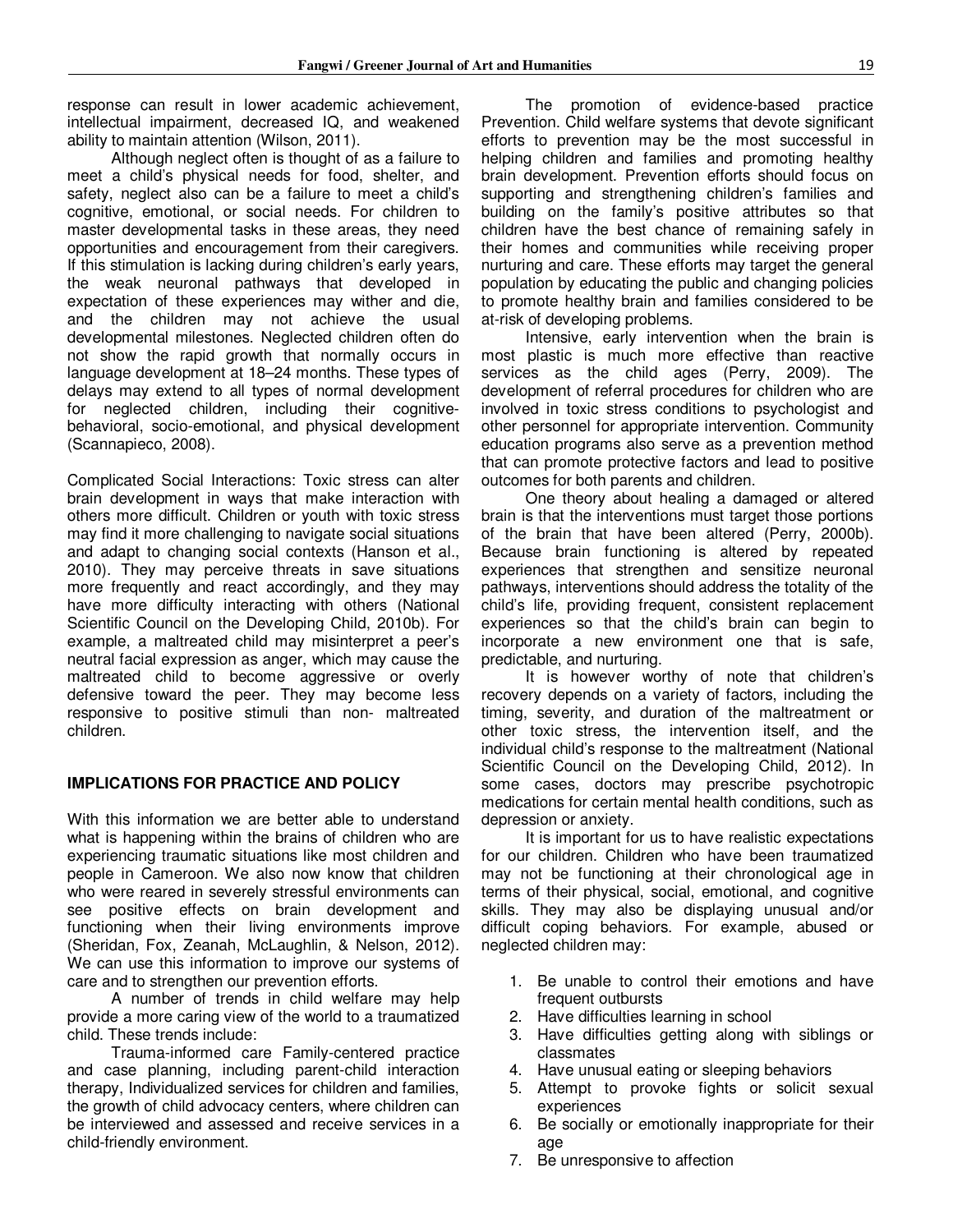Understanding some basic information about the neurobiology underlying many challenging behaviors may help us shape our responses more effectively.

In general, children who have been traumatized need nurturance, stability, predictability, understanding, and support (Committee on Early Childhood, Adoption and Dependent Care, 2000). They may need frequent, repeated experiences of these kinds to begin altering their view of the world from one that is uncaring or hostile to one that is caring and supportive. Until that view begins to take hold in a child's mind, the child may not be able to engage in a truly positive relationship, and the longer a child live in a traumatized environment, the harder it will be to convince the child's brain that the world can change. Consistent nurturing from well trained and supported personnel may offer the best hope for the children who need it most.

### **REFERENCES**

- American Psychiatric Association. (2013). Diagnostic and statistical manual of mental disorder (5 ed.). Arlington, VA: American Psychiatric Publishing. Retrieved 29 September 2018.
- Applegate, J. S., & Shapiro, J. R. (2005). Neurobiology for clinical social work theory and practice. New York: W. W. Norton & Company.
- Briere, John; Scott, Catherine (2006). Principles of Trauma Therapy: A Guide to Symptoms, Evaluation, and Treatment. California: SAGE Publications, Inc. pp. 37–63. ISBN 978-0-7619-2921-5.
- Bruce, J., Fisher, P. A., Pears, K. C., & Levine, S. (2009). Morning cortisol levels in preschool-aged foster children: Differential effects of maltreatment type. *Developmental Psychobiology, 51, 14–23.*
- Chamberlain, L. B. (2009). The amazing teen brain: What every child advocate needs to know. *Child Law Practice, 28(2), 1-2, 22–24.*
- Child Welfare Information Gateway. (2015). Understanding the Effects of Maltreatment on Brain Development,https://www.childwelfare.gov/pubs/issu e-briefs/brain-development.
- Committee on Early Childhood, Adoption, and Dependent Care. (2000). Developmental issues for young children in foster care*. Pediatrics, 106(5), 1145–1150.*
- DSM-IV-TR DSM Library. doi:10.1176/appi.books.9780890420249.dsm-iv-tr (inactive 2018-09-22).
- Elizabeth A. Brett (1993). International Handbook of Traumatic Stress Syndromes, edited by John P. Wilson and Beverley Raphael. Plenum Press, New York, 1993. 61 New Haven, Connecticut 06511
- Hanson, J. L., Chung, M. K., Avants, B. B., Shirtcliff, E. A., Gee, J. C., Davidson, R. J., & Pollak, S. D. (2010). Early stress is associated with alterations in the orbitofrontal cortex: A tensor-based morphometry

investigation of brain structure and behavioral risk. *Journal of Neuroscience, 30, 7466–7472.*

- Healy, J. M. (2004). Your child's growing mind: Brain development and learning from birth to adolescence. New York: Broadway Books.
- Herringa, R. J., Birn, R. M., Ruttle, P. L., Burghy, C. A., Stodola, D. E., Davidson, R. J., & Essex, M. J. (2013). Childhood maltreatment is associated with altered fear circuitry and increased internalizing symptoms by late adolescence. *Proceedings of the National Academy of Sciences of the United States of America, 110, 19119–19124.*
- Hoffman, V. F., Bose, J., Batts, K. R., Glasheen, C., Hirsch, E., Karg, R., & Hedden, S. (2016,). Correlates of Lifetime Exposure to One or More Potentially Traumatic Events and Subsequent Posttraumatic Stress among Adults in the United States: Results from the Mental Health Surveillance Study, 2008- 2012. Retrieved September 20, 2017, from https://www.samhsa.gov/data/sites/default/files/CBHS Q-DR-PTSDtrauma-
- Hostinar, C. E., Stellern, S. A., Schaefer, C., Carlson, S. M., & Gunnar, M. R. (2012). Associations between early life adversity and executive function in children adopted internationally from orphanages. *Proceedings of the National Academy of Sciences of the United States of America, 109, 17208–17212*
- Jeanne Segal, Melinda Smith, Robert Segal, & Lawrence Robinson. (2018). Stress Symptoms, Signs, and Causes Improving Your Ability to Handle Stress. *Trusted guide to mental, emotional & social health HELPGUIDE.ORG*
- Joan Kaufman & Dennis Charney (2001). Effects of early stress on brain structure and function: Implications for understanding the relationship between child maltreatment and depression. *Development and Psychopathology, 13 451–471*
- Konrad, K., Firk, C., & Uhlhaas, P. J. (2013). Brain development during adolescence: Neuroscientific insights into this developmental period. *Deutsches Arzteblatt International, 110(25), 425–431.*
- McCrory, E., De Brito, S. A., & Viding, E. (2010). Research review: The neurobiology and genetics of maltreatment and adversity. *Journal of Psychology and Psychiatry, 51, 1079–1095.*
- National Scientific Council on the Developing Child. (2014). Excessive stress disrupts the architecture of the developing brain (Working Paper 3). Retrieved from http://developingchild.harvard.edu/resources/ reports\_and\_working\_papers/working\_papers/wp3/
- National Scientific Council on the Developing Child. (2012). The science of neglect: The persistent absence of responsive care disrupts the developing brain (Working Paper 12). Retrieved from http:// developingchild.harvard.edu/index.php/resources/ reports\_and\_working\_papers/working\_papers/wp12/
- National Scientific Council on the Developing Child. (2014). Excessive stress disrupts the architecture of the developing brain (Working Paper 3). Retrieved